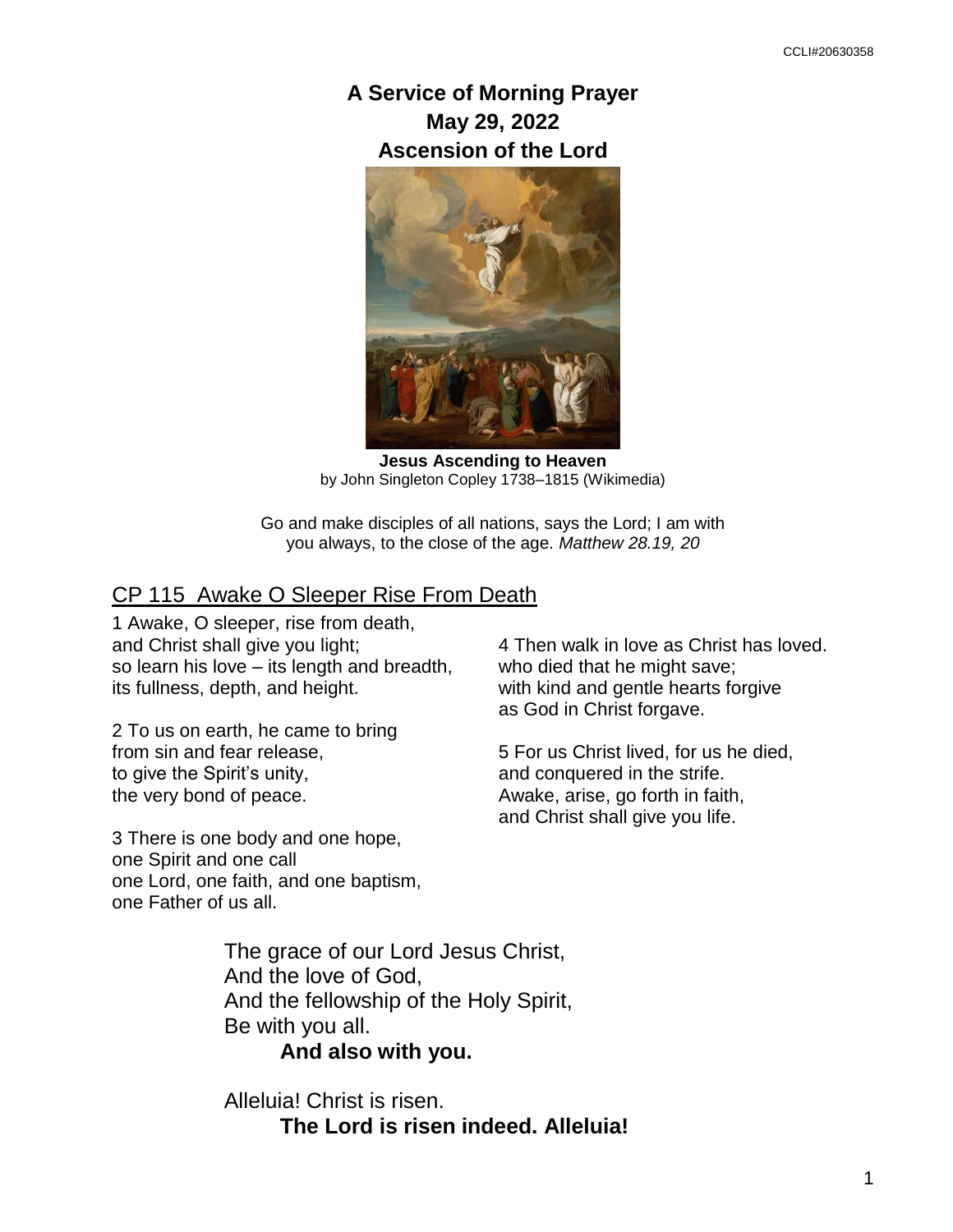### May his grace and peace be with you. **May he fill our hearts with joy.**

Almighty God,

**To you all hearts are open, All desires known, And from you no secrets are hidden. Cleanse the thoughts of our hearts By the inspiration of your Holy Spirit, That we may perfectly love you, And worthily magnify your holy name; Through Christ our Lord. Amen.**

Psalm 47 *Refrain:* God has gone up with a shout.

47:1 Clap your hands, all you peoples; shout to God with loud songs of joy.

47:2 For the LORD, the Most High, is awesome, a great king over all the earth.

47:3 He subdued peoples under us, and nations under our feet.

47:4 He chose our heritage for us, the pride of Jacob whom he loves. Selah

47:5 God has gone up with a shout, the LORD with the sound of a trumpet.

47:6 Sing praises to God, sing praises; sing praises to our King, sing praises.

47:7 For God is the king of all the earth; sing praises with a psalm.

47:8 God is king over the nations; God sits on his holy throne.

47:9 The princes of the peoples gather as the people of the God of Abraham. For the shields of the earth belong to God; he is highly exalted.

# Reading from Acts 1:1-11

1:1 In the first book, Theophilus, I wrote about all that Jesus did and taught from the beginning

1:2 until the day when he was taken up to heaven, after giving instructions through the Holy Spirit to the apostles whom he had chosen.

1:3 After his suffering he presented himself alive to them by many convincing proofs, appearing to them during forty days and speaking about the kingdom of God.

1:4 While staying with them, he ordered them not to leave Jerusalem, but to wait there for the promise of the Father. "This," he said, "is what you have heard from me;

1:5 for John baptized with water, but you will be baptized with the Holy Spirit not many days from now."

1:6 So when they had come together, they asked him, "Lord, is this the time when you will restore the kingdom to Israel?"

1:7 He replied, "It is not for you to know the times or periods that the Father has set by his own authority.

1:8 But you will receive power when the Holy Spirit has come upon you; and you will be my witnesses in Jerusalem, in all Judea and Samaria, and to the ends of the earth."

1:9 When he had said this, as they were watching, he was lifted up, and a cloud took him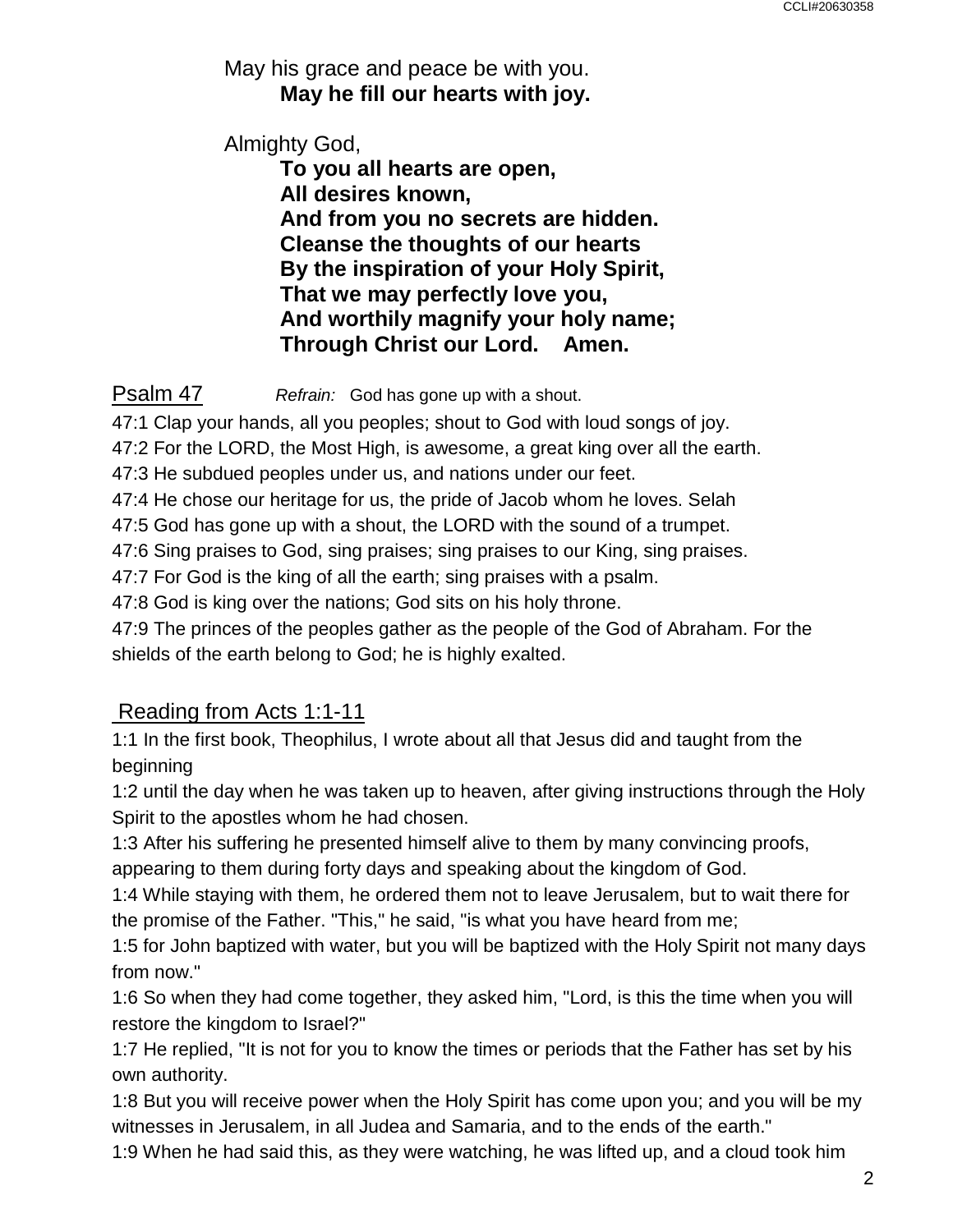out of their sight.

1:10 While he was going and they were gazing up toward heaven, suddenly two men in white robes stood by them.

1:11 They said, "Men of Galilee, why do you stand looking up toward heaven? This Jesus, who has been taken up from you into heaven, will come in the same way as you saw him go into heaven."

### The Word of the Lord. **Thanks be to God.**

# CP 40 O Spirit of the Living God

1 O Spirit of the living God, in all the fullness of thy grace, wherever human foot hath trod, descend on our rebellious race.

2 Give tongues of fire and hearts of love to preach the reconciling word; give power and unction from above, whene'er the joyful sound is heard.

3 Be darkness at thy coming light; confusion, order in thy path; souls without strength inspire with might, bid mercy triumph over wrath.

4 O Spirit of the Lord, prepare all the round earth its God to meet; breathe thou abroad like morning air, till hearts of stone begin to beat.

5 Baptize the nations; far and nigh the triumph of the cross record; the name of Jesus glorify, till every kindred call him Lord.

# A Reading from Ephesians 1:15-23

1:15 I have heard of your faith in the Lord Jesus and your love toward all the saints, and for this reason

1:16 I do not cease to give thanks for you as I remember you in my prayers.

1:17 I pray that the God of our Lord Jesus Christ, the Father of glory, may give you a spirit of wisdom and revelation as you come to know him,

1:18 so that, with the eyes of your heart enlightened, you may know what is the hope to which he has called you, what are the riches of his glorious inheritance among the saints,

1:19 and what is the immeasurable greatness of his power for us who believe, according to the working of his great power.

1:20 God put this power to work in Christ when he raised him from the dead and seated him at his right hand in the heavenly places,

1:21 far above all rule and authority and power and dominion, and above every name that is named, not only in this age but also in the age to come.

1:22 And he has put all things under his feet and has made him the head over all things for the church,

1:23 which is his body, the fullness of him who fills all in all.

#### The Word of the Lord. **Thanks be to God.**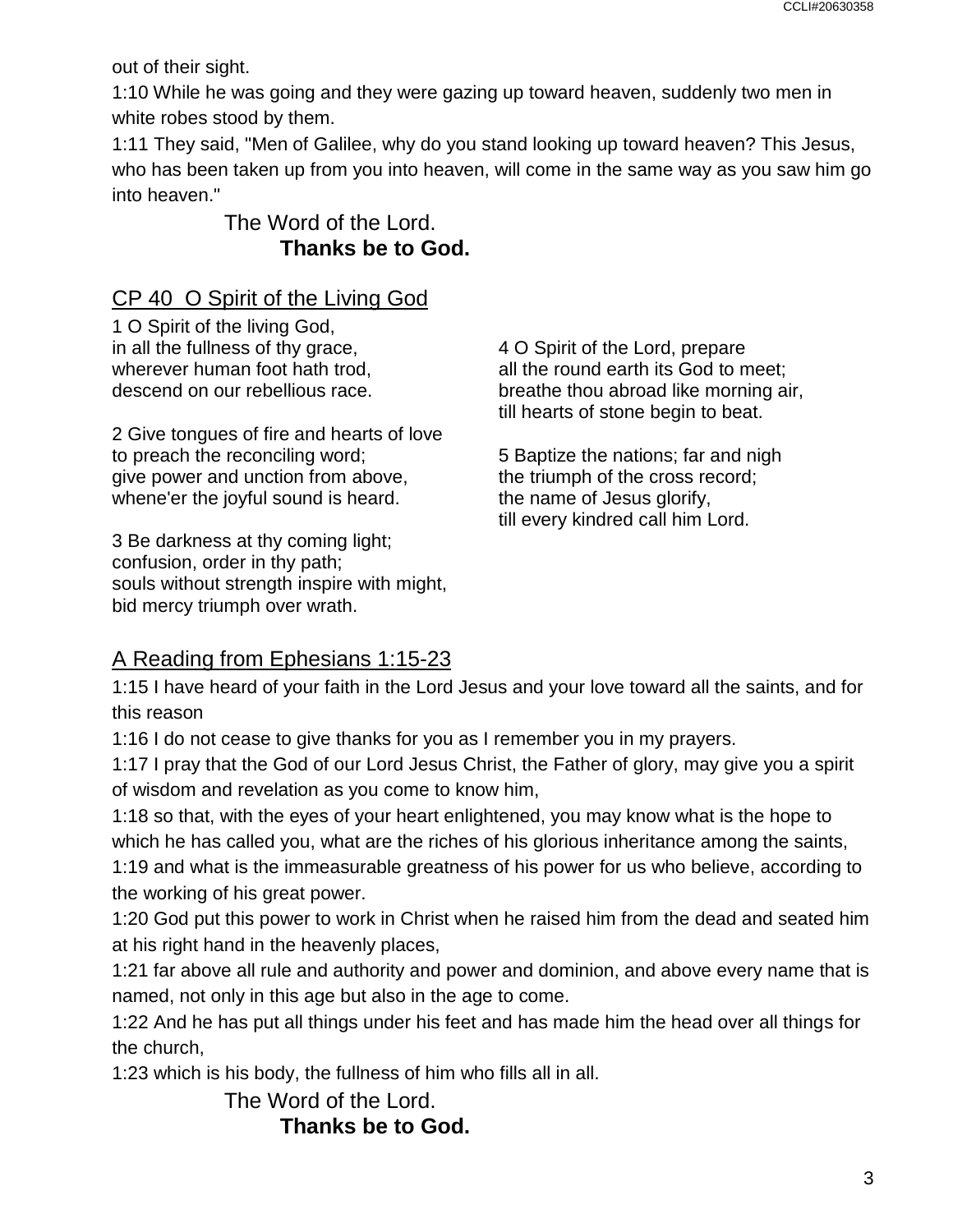### CP 569 Come, My Way, My Truth, My Life

1 Come, my Way, my Truth my Life: such a way as gives us breath, such a truth as ends all strife, such a life as killeth death.

3 Come, my joy, my Love, my Heart: such a joy as none can move, such a love as none can part, such a heart as joys in love.

2 Come, my Light, my Feast, my Strength: such a light as shows a feast, such a feast as mends in length, such a strength as makes his guest.

#### The Gospel

The Lord be with you. **And also with you.** The Holy Gospel of our Lord Jesus Christ according to Luke **Glory to you, Lord Jesus Christ.**

#### Luke 24:44-53

24:44 Then he said to them, "These are my words that I spoke to you while I was still with you--that everything written about me in the law of Moses, the prophets, and the psalms must be fulfilled."

24:45 Then he opened their minds to understand the scriptures,

24:46 and he said to them, "Thus it is written, that the Messiah is to suffer and to rise from the dead on the third day,

24:47 and that repentance and forgiveness of sins is to be proclaimed in his name to all nations, beginning from Jerusalem.

24:48 You are witnesses of these things.

24:49 And see, I am sending upon you what my Father promised; so stay here in the city until you have been clothed with power from on high."

24:50 Then he led them out as far as Bethany, and, lifting up his hands, he blessed them.

24:51 While he was blessing them, he withdrew from them and was carried up into heaven.

24:52 And they worshiped him, and returned to Jerusalem with great joy;

24:53 and they were continually in the temple blessing God.

The Gospel of Christ

**Praise to you, Lord Jesus Christ.**

Sermon by the Rev. Heather Liddell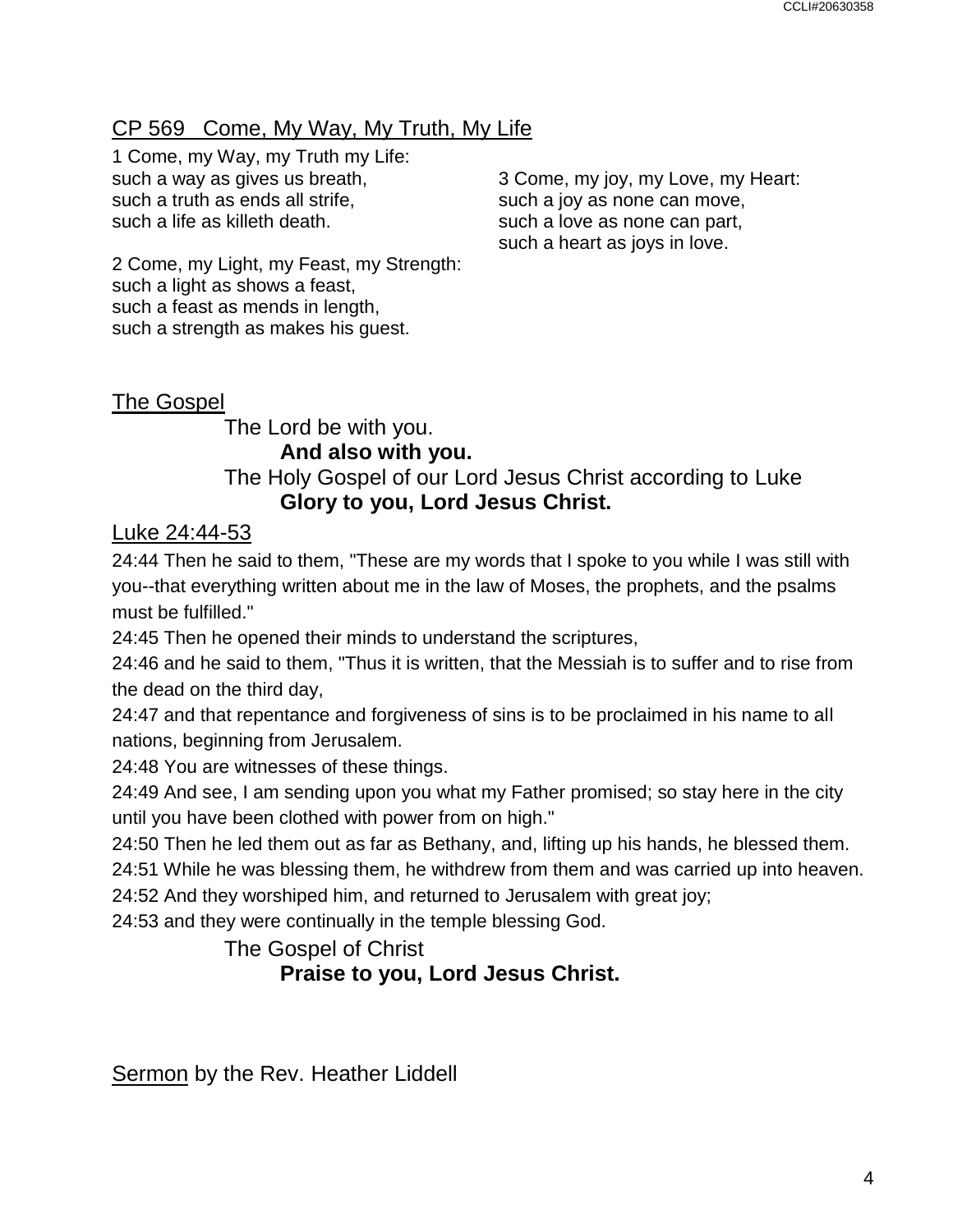# CCLI 6635756 The Love Of The Father

| 1 Lift up your voices and lift up your praise | 3 I |
|-----------------------------------------------|-----|
| Join with the heavens declaring               | Th  |
| The wonders of His faithfulness               | pri |
| Forever.                                      | Oι  |

2 Sing of the victory the hope of the world The Saviour has risen The Spirit has come to bring us into love Forever.

### *Chorus*

*Oh we are the people of God With the freedom of hope in our hearts How great is the love of the Father*

Lifted from darkness and into the light e sons and the daughters are loved at a ice Ir God has made us His Forever.

### *Bridge*

This is the song of the redeemed The ransomed and the free Given life at such a price This is love this is love And when the Father calls us home And we see Him on the throne Hear the voices sing as one This is love this is love

# Affirmation of Faith (The Apostles' Creed)

**I believe in God, the Father almighty, creator of heaven and earth. I believe in Jesus Christ, his only Son, our Lord. He was conceived by the power of the Holy Spirit and born of the Virgin Mary. He suffered under Pontius Pilate, was crucified, died, and was buried. He descended to the dead. On the third day he rose again. He ascended into heaven. and is seated at the right hand of the Father. He will come again to judge the living and the dead.**

**I believe in the Holy Spirit, the holy catholic Church, the communion of saints, the forgiveness of sins, the resurrection of the body, and the life everlasting. Amen.**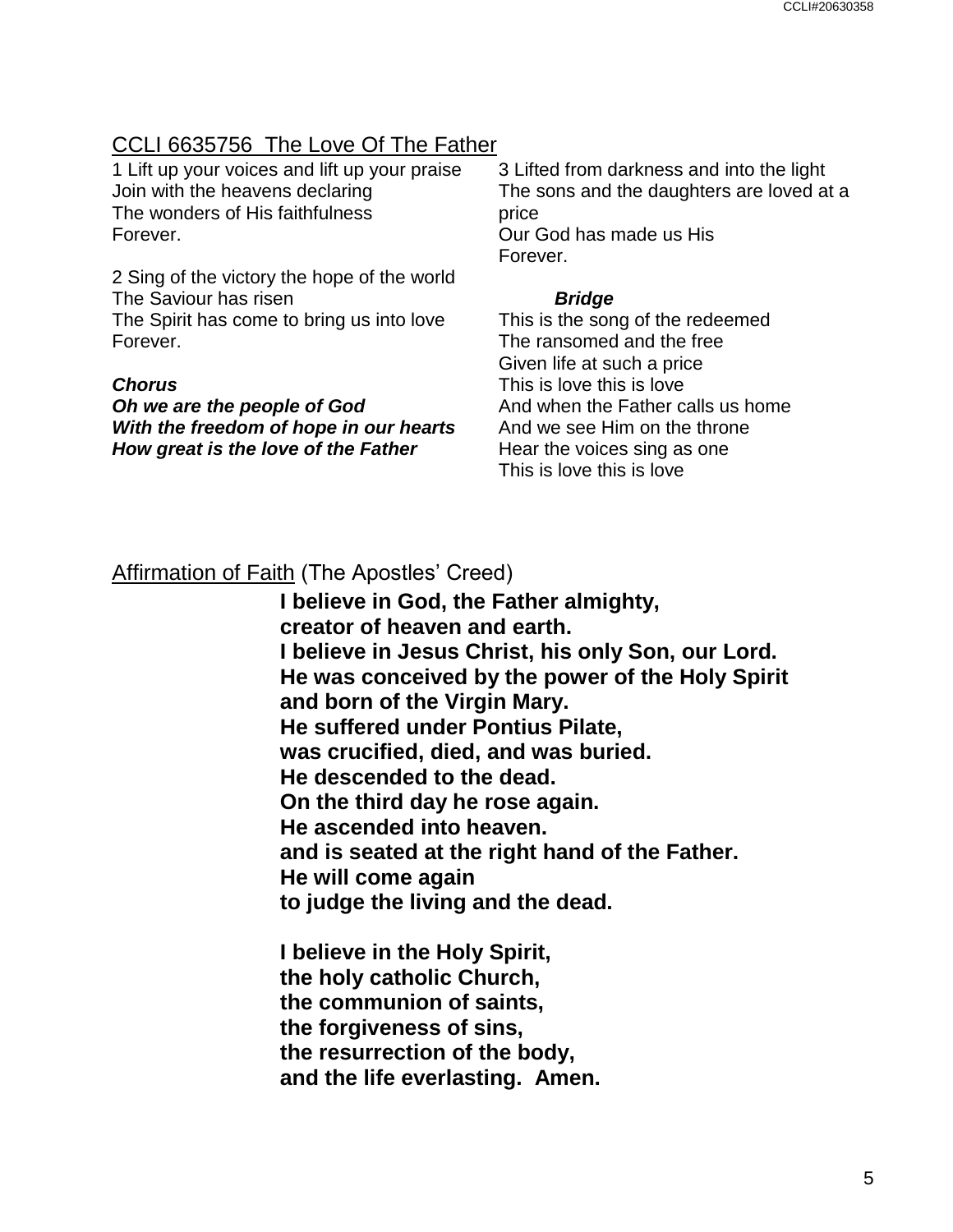### Prayers of the People compiled and led by Lesley Lambert

Loving Father, we thank You for the blessing of this day and for the opportunity to come together to offer prayer and praise. Hear us as we make our humble supplications before You, trusting that You will hear us and grant the desires of our hearts as is best for us and for those for whom we pray. All this we do through the love of Your risen son, our Lord, Jesus Christ.

We pray today for a world where acts of violence and aggressive extremism threaten the lives and well-being of so many, and we commend to Your care the souls of the 14 little children who went to school to be met with gunshots and death in a place where they should have felt safe and protected. The people of Ukraine are in our hearts and prayers and also those countries who seek to support those fleeing their homeland, often leaving behind, to an uncertain future, their loved ones. We also pray today for the Uighur community in China and all communities who are persecuted for their beliefs, as we know it is Your wish that all people are equally precious and welcome in the world You created for us.

We pray for all those who are addicted and those who are afflicted in mind, body or spirit, for the lonely, the unemployed, the hungry and the homeless and for those who care for them in the home, the hospital or the community support programs. We remember today most especially those for whom our prayers have been requested today: Sandra, Merle, Mona, Lois Ward, Mary, Irene, Kathryn, Helen, Jenifer, Judy, Tony and Mary Jean, Luisa, Lois Davis, Miranda, Iain, Bill and Diane, Maxime, Geraldine, Florence, Joan, Shirley and Cyril, Mark and Blake, Danny and Jane, Lisa, Marijka, Chrissie, Joyce and Brad. We ask You to comfort them and keep them close to You throughout the day and as they rest at night.

In our prayers for Your holy church today we pray for the Church of S. India; The Dioces of Niagara, the Rt. Rev. Susan Bell, Bishop; Emmanuel, Gibbons and St. Mary Redwater, Anthony Kwaw, Rector;The Buye Diocese, Gitobe Parish, Joseph Hakizimana, Rector, and for the Montana First Nation. As always, we ask Your blessing on our Bishop, Steven, and on our beloved parish home of St. Peter's with our ministry, Heather and Alison, and our many friends here, old and new. We ask that everyone who enters our doors, or engages with us through on-line services, will feel welcome, safe and filled with Your presence.

Hear us as we pray, O Lord, and allow us to feel Your presence as we go about our day. May we seek to further Your kingdom on this earth in every way we can, seeking only to please You in everything we do. Forgive us in our failures and encourage us to strive, every day of our lives, to try to live as we have been taught by Your son, our dear Lord, Jesus Christ. Amen.

Collect Almighty God,

your Son Jesus Christ ascended to the throne of heaven that he might rule over all things as Lord. Keep the Church in the unity of the Spirit and in the bond of his peace, and bring the whole of creation to worship at his feet, who is alive and reigns with you and the Holy Spirit, one God, now and for ever. Amen.